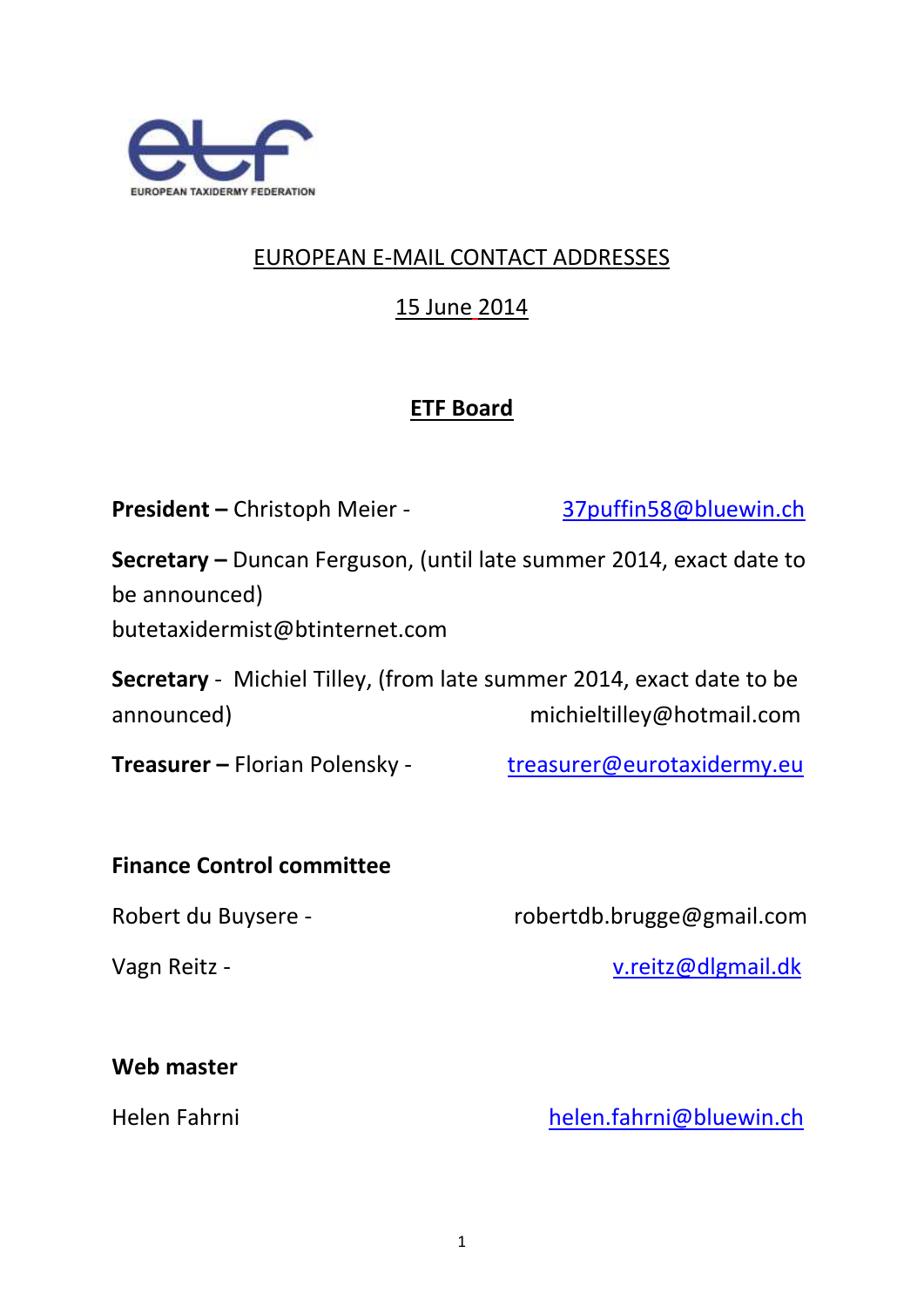#### **ETC®-Committee-Chairman**

ETC®-Committee-members:

Matthias Fahrni - [info@fischpraeparation.ch](mailto:info@fischpraeparation.ch)

Berend Koch (G) koch-b@bio.tu-darmstadt.de

Ari Puolakoski ari.puolakoski@helsinki.fi

### **Austria -** Wirtshaftskammer Osterreich - WKO

Wolfgang Muth, WKO Secretary - [wolfgang.muth@wko.at](mailto:wolfgang.muth@wko.at)

Bundesinnung Mode – Und Bekleidungstechnik, Wirtschaftskammer, Osterriech, Wieder Haupstrasse 63. 1040 Wien. Office - +43 5 90 900 3282 Home +43 5 90 9003263

Georg Haslhofer, ETF contact - The georg@haslhofer.at

Franz Schwartz WTC contact [office@schwartz-taxidermy.at](mailto:office@schwartz-taxidermy.at)

**Belgium -** Belgishe Vereiniging Van Preparateurs - VVP

| <b>VVP</b> association       | vvp.taxidermie@gmail.com  |
|------------------------------|---------------------------|
| Robert du Buysere – Chairman | robertdb.brugge@gmail.com |
| Gerrie Otten – Treasurer     | taxidermie@telenet.be     |
| Michiel Tilley - ETF Contact | michieltilley@hotmail.com |

**Czech Republic –** Ceska Preparatorska Unie – CPU

Milos Vach – President [artemis.scib@seznam.cz](mailto:artemis.scib@seznam.cz)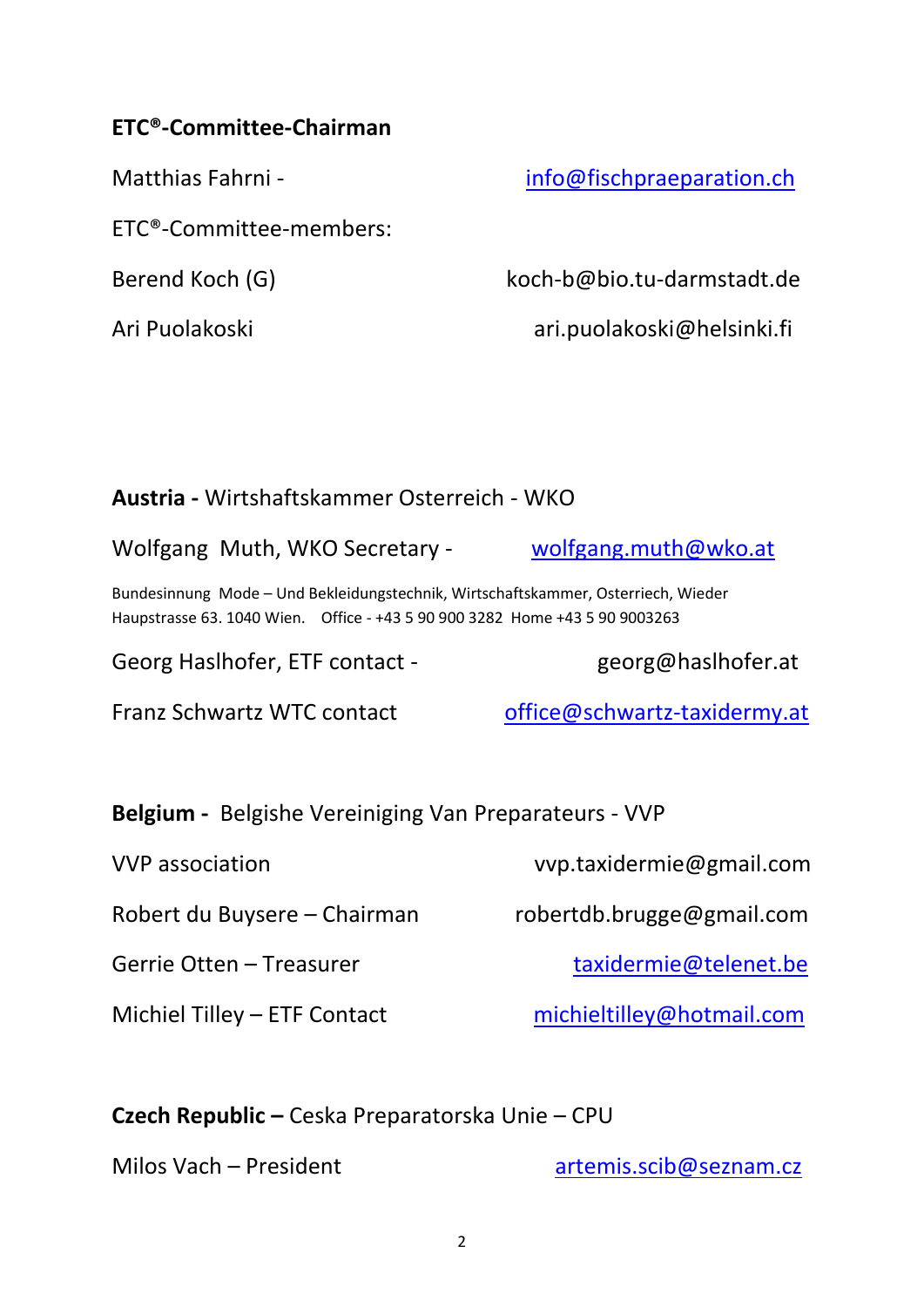Tel – 775 557 880

Milos Malucha –  $1^{st}$  vice president mmalucha@iol.cz Fax – 596 729 181, Tel – 602 704 199 Ing. Pavel Zugar 2nd vice president [zugar@email.cz](mailto:zugar@email.cz) Fax – 519 342 166, Tel – 6031 82492

| <b>Denmark</b> - Dansk Zoologisk Konservatorforening – DZK |                        |  |
|------------------------------------------------------------|------------------------|--|
| Van Reitz - Chairman                                       | v.reitz@dlgmail.dk     |  |
| Kim Hoejland Jensen - vice Chairman                        | fynsnatur@mail.dk      |  |
| <b>Bente Westphal - Treasurer</b>                          | bmwestphal@webspeed.dk |  |
| <b>Finland</b> – Suomen Eläintentäyttäjät ry               |                        |  |

Erno Nummelin – Secretary ernomummelin@gmail.com

Aki Hohkuri – Chairman aki Massachusetts aki aki mahaluri.com Ari Puolakoski – ETF contact [ari.puolakoski@helsinki.fi](mailto:aripuolakoski@helsinki.fi)

**Germany** – Verband Deutscher Praparatoren e. V. – VDP

| Frank Michael Weigner - Chairman | vorsitzender@praeparation.de    |
|----------------------------------|---------------------------------|
| Peter Mildner - vice Chairman 1  | stellvertreter1@praeparation.de |
| Jens Cordes - vice Chairman 2    | stellvertreter2@praeparation.de |
| Michael Stache - Treasurer       | schatzmeister@praeparation.de   |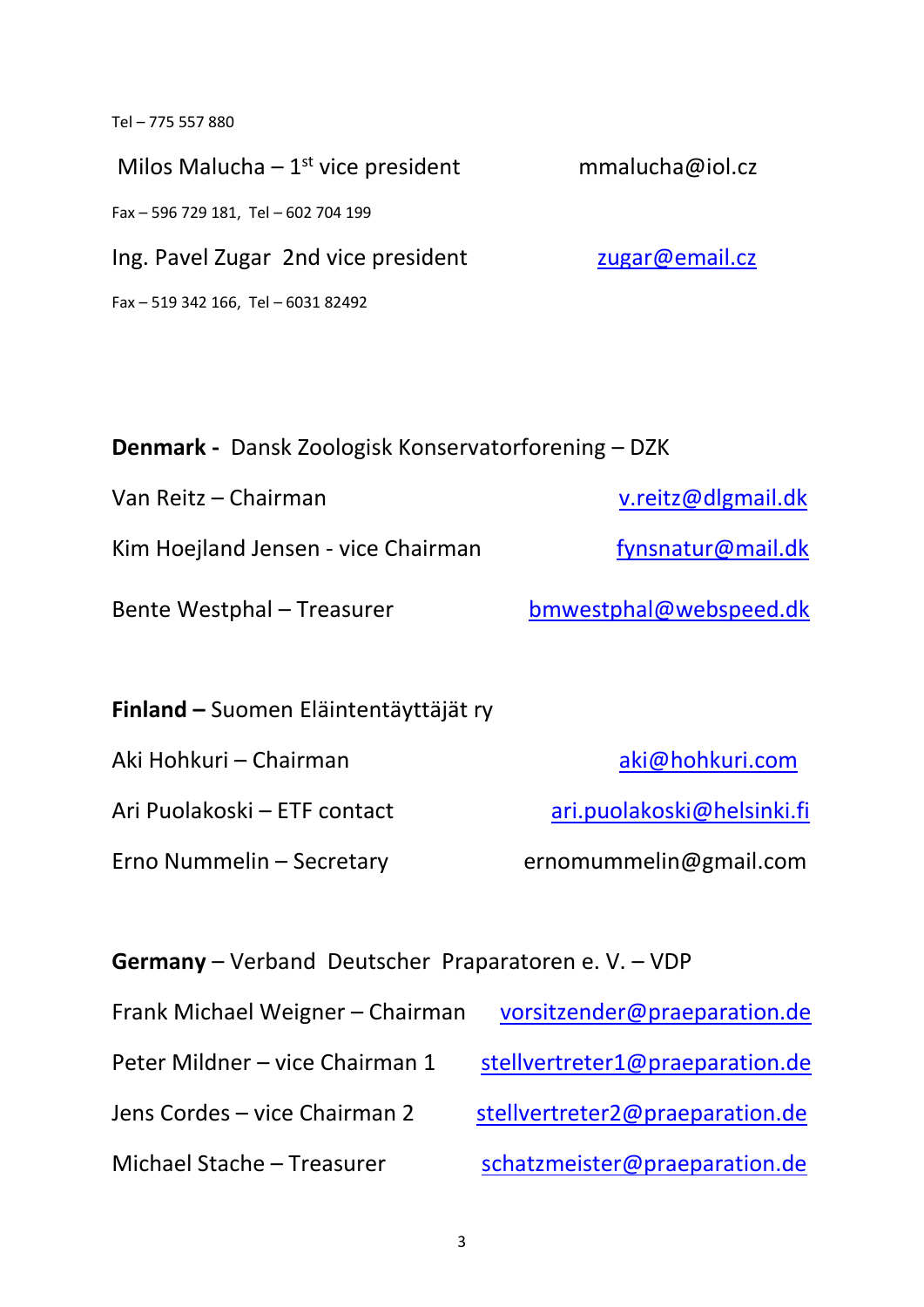| Janet Weigner - VDP Office                                  | vdp@praeparation.de                                      |  |  |
|-------------------------------------------------------------|----------------------------------------------------------|--|--|
| Dieter Schön - ETF Delegate                                 | schoen@musmn.de                                          |  |  |
|                                                             |                                                          |  |  |
|                                                             | <b>Italy</b> – Associazione Tassidermisti Italiani – ATI |  |  |
| Iginio Bressan – Chairman                                   | <u>iginio.bressan@gmail.com</u>                          |  |  |
| Via Caboto, 7, 31029, Vittorio Veneto (TV)                  |                                                          |  |  |
| Home +39 0483 59400 Mob - +39 335 6610105                   |                                                          |  |  |
| Oscar Sutto – vice president                                | oscar.sutto@gmail.com                                    |  |  |
| Via delle Basse 16, 31040 Gorgo al Monticano (TV)           |                                                          |  |  |
| Mob - +39 347 8313032                                       |                                                          |  |  |
| Navone Agostino – Secretary                                 | navone@tassidermia.com                                   |  |  |
| Maurizio Gattabria - Board member                           | m.gattabria@comune.roma.it                               |  |  |
| Francesca de Conti - ETF contact                            | info@traddeco.com                                        |  |  |
|                                                             |                                                          |  |  |
| <b>Spain</b> – Asociacion Nacional de Taxidermistas – ANTAX |                                                          |  |  |
| Juan Bejar - President                                      | info@antax.es                                            |  |  |
| Rafael Cetenera - Secretary                                 | rcentenera@magrama.es                                    |  |  |
| <b>Sweden</b> – Sveriges Zoologiska Konservatorer – SZK     |                                                          |  |  |
| SZK Home page -                                             | www.szk.se                                               |  |  |
| Jeanette Setterberg – Chairman                              | konservatorjs@live.se                                    |  |  |
| Ove Lundstrom - vice Chairman                               | ota@telia.com                                            |  |  |
| Jan Fredriksson - ETF contact                               | umeakonservatorn@gmail.com                               |  |  |
|                                                             |                                                          |  |  |

4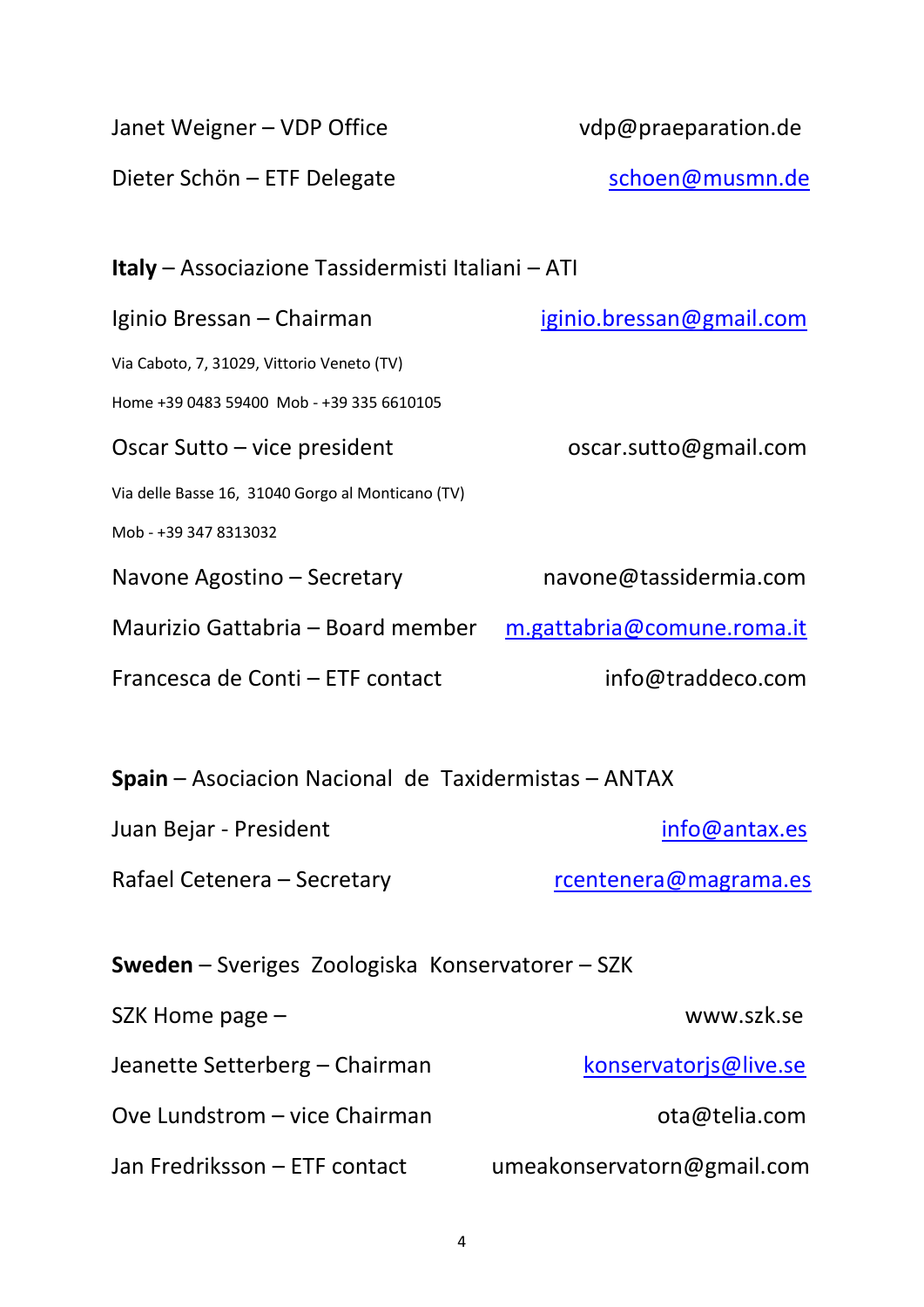Lena Soderman – Secretary famsoderman1@gmail.com

| <b>Switzerland</b> – Verband Naturwissenschaftlicher Praparatorinnen und<br>Praparatoren der Schweiz - VNPS |                            |  |
|-------------------------------------------------------------------------------------------------------------|----------------------------|--|
| Christoph Meier - Chairman/ETF contact                                                                      | 37puffin58@bluewin.ch      |  |
| Hof 620, 3758 Latterbach. Tele - +41 33 681 0053                                                            |                            |  |
| Sabrina Beutler - web master                                                                                | sabrina.beutler@gmx.ch     |  |
| Am Bach12, 3186 Dudingen. Tel -+41 26 492 0673                                                              |                            |  |
| Philipp Bauer – Secretary                                                                                   | philipp.bauer@taxidermy.ch |  |
| Bauer Handels GmbH, Allmendstrasse 17, 8320 Fehraltorf. Tele - +41 44 939 1868                              |                            |  |
| Julia Wong – Treasurer                                                                                      | julia.wong@bs.ch           |  |
| Naturhistorisches Museum Basel, Augustinergasse 2, 4001 Basel. Tele - +41 61 266 5529                       |                            |  |
| <b>Martin Troxler--Education committee</b>                                                                  | martin.troxler@nmbe.ch     |  |
| Naturhistorisches Museum der Burgergemeinde Bern, Bernstrasse 15, 3005 Bern. Tele - +41 31 350<br>7235      |                            |  |

# Matthias Fahrni – ETF contact [info@fischpraeparation.ch](mailto:info@fischpraeparation.ch)

Atelier fur Fishpraparation, Gartenstrasse 5, 2558 Aegerton. Tele +41 32 355 2121